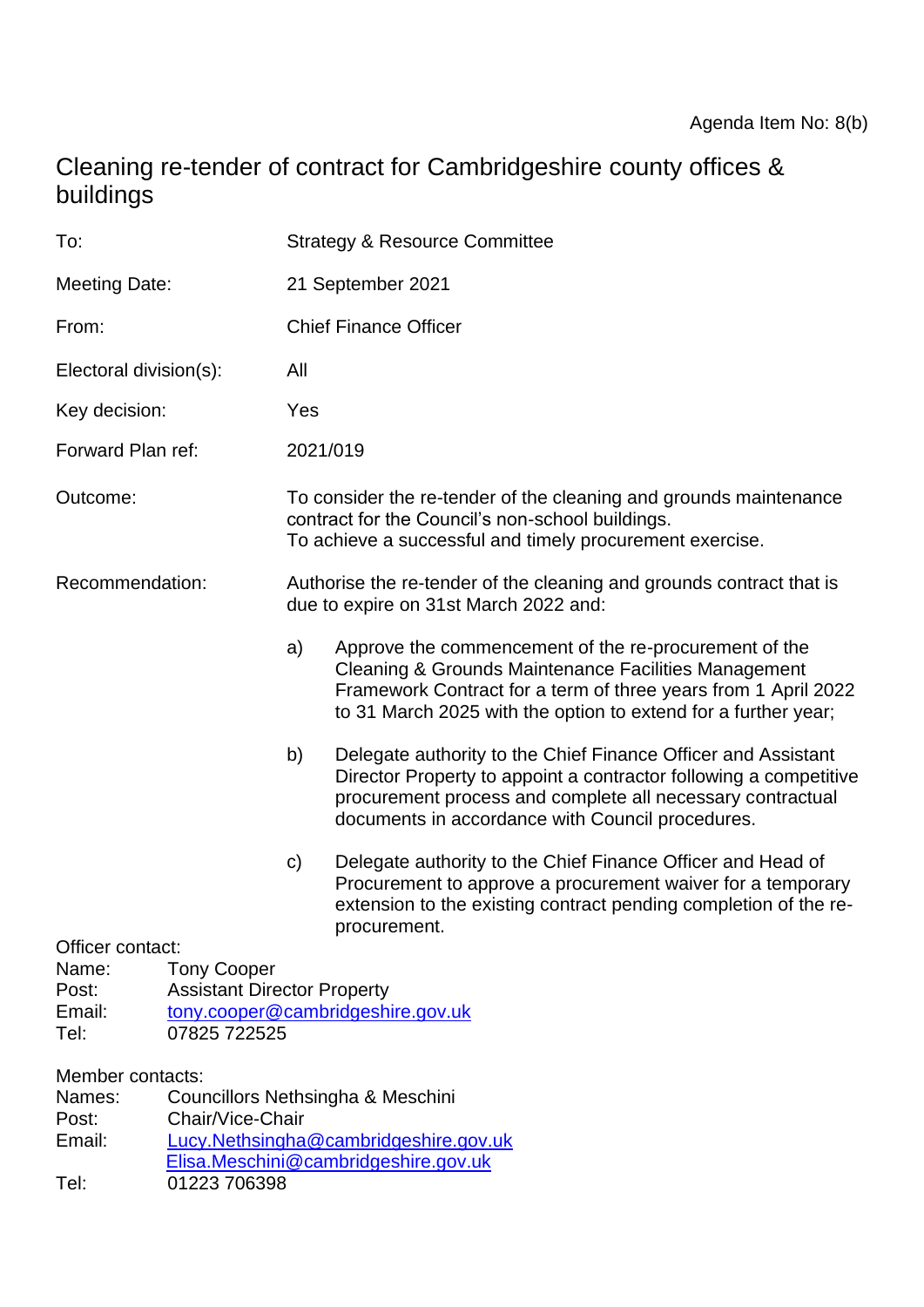### 1. Background

- 1.1 The Council's non-school properties require regular statutory cleaning and grounds maintenance to keep buildings healthy, safe and operational for the delivery of Council services and use by staff and public.
- 1.2 There is currently a combined cleaning and grounds maintenance contract in place across 82 buildings. This contract expires in March 2022.
- 1.3 The procurement strategy of the Cleaning and Grounds Facilities Management Framework Contract will be by way of Restricted Tender due to the potential for a high degree of market interest, and will be advertised at the Find a Tender (FATS) website, which has replaced the previous requirement to advertise at the OJEU (Official Journal of the European Union).

#### 2. Main Issues

- 2.1 The value of the current contract is approximately £1.2m per annum, with a total of £3.6m over the initial 3 year term of the contract. Cleaning services are provided at 82 buildings and grounds maintenance at 42 locations. The combined service provision provides efficiency savings to Cambridgeshire County Council (CCC) in contract administration and management.
- 2.2 The contract value will fluctuate as buildings are added to or removed from the contract schedule as the Estate evolves. This fluctuation has been particularly relevant during the COVID-19 pandemic as some buildings closed and others had enhanced cleaning regimes. Changes resulting from the deployment of new Cambs 2020 sites and new ways of working will further influence the contract.
- 2.3 Primary cleaning functions include internal cleaning of all types of Council buildings (e.g. kitchens, carpets, communal areas, library furnishings etc), washroom services and window cleaning, supported by a reactive cleaning function (for spillages, additional deep cleaning etc) deployed via the CCC Property Helpdesk. During COVID-19 the contract cleaners have provided additional day time cleaning in key buildings and a reactive deep cleaning service.
- 2.4 Grounds maintenance includes grass management, hedge maintenance, weeding of borders, litter picking, gritting and other activities. This is also supported by a reactive callout function via the CCC Property Helpdesk.
- 2.5 The procurement process will be by way of a single two stage restricted process with the resulting contract accessed for the Cleaning element by Fenland District Council (FDC), as has been the case for the past 2 iterations of this contract. CCC has offered access to the framework to other local authorities and FDC will join the contract to access the cleaning services element. All Public Bodies within the county of Cambridgeshire shall have the option to access this contract for either or both elements throughout the life of the contract.
- 2.6 The contract specification will be based upon outputs designed to encourage cost saving and improved performance through innovation, adoption of environmentally friendly techniques and materials, use of new technology and socially responsible practices. Social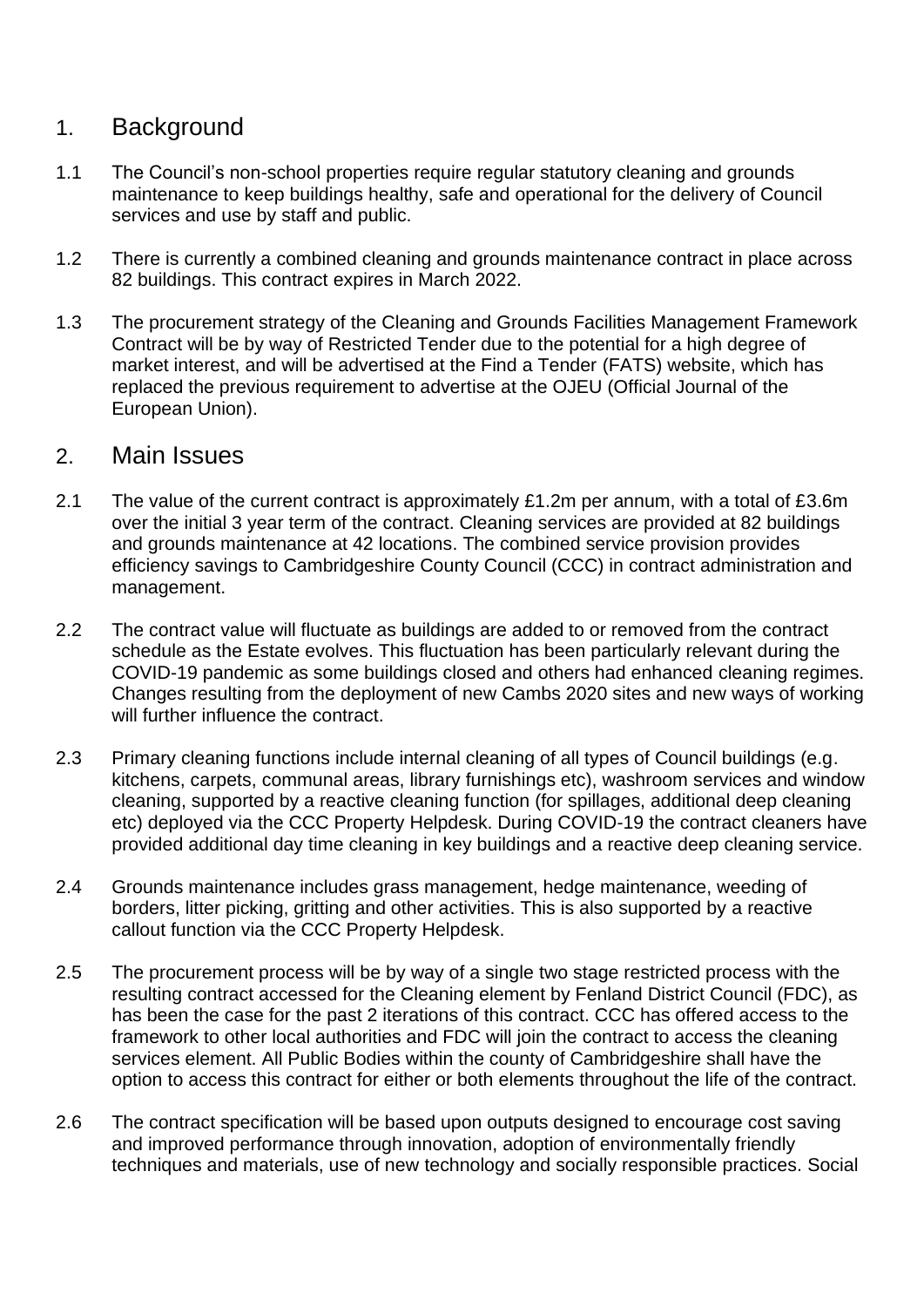value will be incorporated into the procurement process.

- 2.7 A review of the contract has also taken place to evaluate whether it is suitable for insourcing of the service provision. The CCC Business Improvement & Development team have undertaken a detailed evaluation of the cleaning and grounds maintenance functions (Appendix 1) and concluded that to successfully insource these functions would be a very significant undertaking and therefore the procurement should proceed.
- 2.8 Due to the requirement for the insourcing review of the contract, the procurement timetable has had to be extended and the procurement process will now complete after the expiry of the current contract term. In order to maintain the cleaning and grounds maintenance service pending the award of the new contract (to meet statutory and safety requirements) approval is sought for delegated authority for the Chief Finance Officer and Head of Procurement to approve a temporary procurement waiver to extend the existing contract for only as long as is required for the re-procurement process to complete. An extension of 6 months (which can be shortened if the new contract is awarded sooner) is likely to be required to ensure service continuity. The monthly service cost under the current contract is approximately £100k.

### 3. Alignment with corporate priorities

3.1 Communities at the heart of everything we do

The provision of cleaning and grounds services are undertaken across a wide range of nonschool Council properties including community centres, libraries, registry offices and other facilities serving communities across the County. The requirement to provide and clean, safe and healthy properties is fundamental to successful delivery of the Council's functions.

- 3.2 A good quality of life for everyone See wording under 3.1 above.
- 3.3 Helping our children learn, develop and live life to the full See wording under 3.1 above.
- 3.4 Cambridgeshire: a well-connected, safe, clean, green environment See wording under 3.1 above.
- 3.5 Protecting and caring for those who need us See wording under 3.1 above.

### 4. Significant Implications

4.1 Resource Implications

The Real Living Wage will be considered within the procurement process but not mandated pending further development within the Council. The financial impact of a requirement to increase contractor staff wages may increase the contract cost to the Council. Any National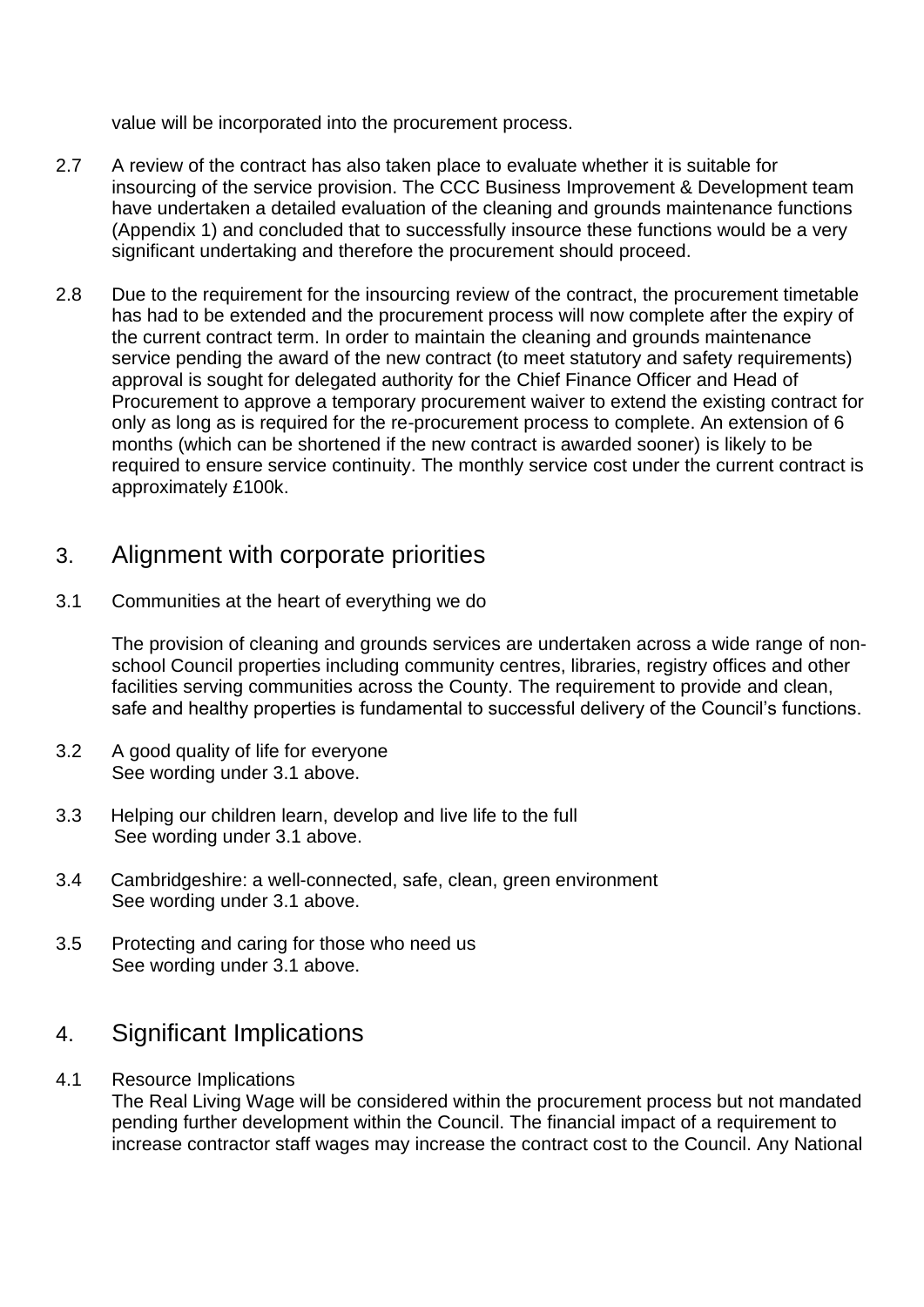Living Wage uplifts are immediately applied to staff employed on this contract.

- 4.2 Procurement/Contractual/Council Contract Procedure Rules Implications This process shall be a threshold-level procurement, and the CCC Procurement Team have been working closely with the service area.
- 4.3 Statutory, Legal and Risk Implications The provision of cleaning services and grounds maintenance on the CCC Estate is required to ensure that the Council meets numerous statutory obligations in relation to Health & Safety, Environmental Health, Fire Safety and other matters. Failure to provide such services could lead to enforcement or legal action being taken against the Council.
- 4.4 Equality and Diversity Implications There are no significant implications within this category.
- 4.5 Engagement and Communications Implications There are no significant implications within this category.
- 4.6 Localism and Local Member Involvement There are no significant implications within this category.
- 4.7 Public Health Implications

The provision of cleaning services and grounds maintenance on the CCC Estate is required to ensure that the Council meets statutory obligations in relation to Public Health. Failure to provide such services could lead to enforcement or legal action being taken against the Council and Public Health issues such as disease outbreaks or illness.

- 4.8 Environment and Climate Change Implications on Priority Areas
- 4.8.1 Implication 1: Energy efficient, low carbon buildings.

Neutral:

4.8.2 Implication 2: Low carbon transport.

Neutral:

Explanation: The grounds maintenance element ensures that transport is reduced by ensuring routes are carefully mapped to service areas within the County, minimising travelling.

4.8.3 Implication 3: Green spaces, peatland, afforestation, habitats and land management.

Positive:

Explanation: Grounds maintenance provides safe and actively maintained environments for staff and public. Bidders will be required to include options to reduce or eliminate the use of herbicides where this offers a viable alternative to current practices whilst continuing to deliver safe and cost effective outcomes and comply with Council policies.

4.8.4 Implication 4: Waste Management and Tackling Plastic Pollution.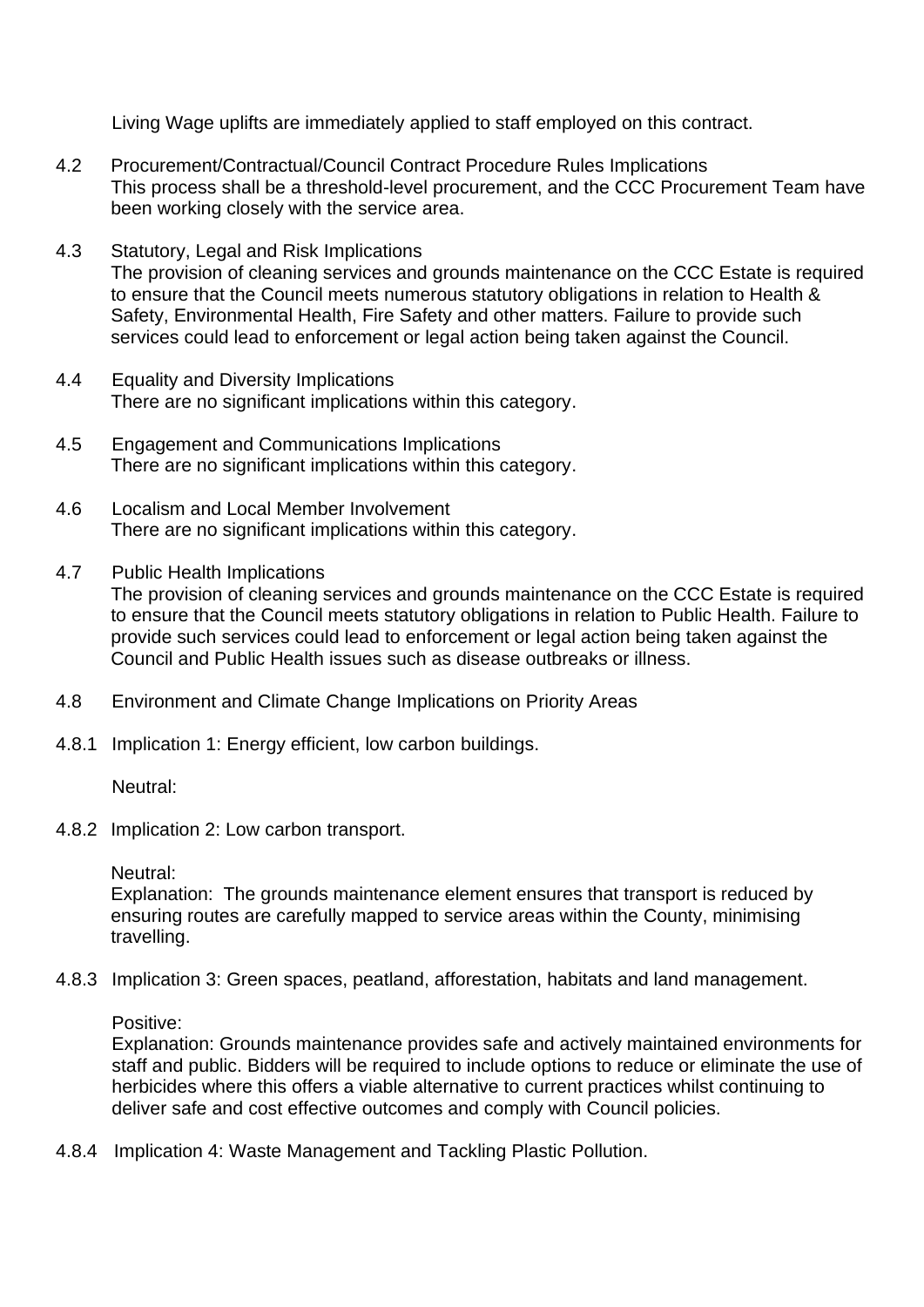Neutral:

Explanation: The grounds maintenance contractors are responsible for litter picking at Authority sites before grounds work commences. Fly tipping clearance within Authority boundaries is also covered.

4.8.5 Implication 5: Water use, availability and management:

**Neutral** 

4.8.6 Implication 6: Air Pollution.

**Neutral** 

4.8.7 Implication 7: Resilience of our services and infrastructure, and supporting vulnerable people to cope with climate change. **Neutral** 

Have the resource implications been cleared by Finance? Yes Name of Financial Officer: Ellie Tod, Finance

Have the procurement/contractual/ Council Contract Procedure Rules implications been cleared by the LGSS Head of Procurement? Yes Name of Officer: Henry Swan, Head of Procurement

Has the impact on statutory, legal and risk implications been cleared by the Council's Monitoring Officer or LGSS Law? Yes Name of Legal Officer: Amy Brown

Have the equality and diversity implications been cleared by your Service Contact? Response awaited Name of Officer:

Have any engagement and communication implications been cleared by Communications? Yes Name of Officer: Amanda Rose, Comms

Have any localism and Local Member involvement issues been cleared by your Service Contact? County wide contract Name of Officer:

Have any Public Health implications been cleared by Public Health? Response awaited Name of Officer:

If a Key decision, have any Environment and Climate Change implications been cleared by the Climate Change Officer? Yes Name of Officer: Emily Bolton, EIU